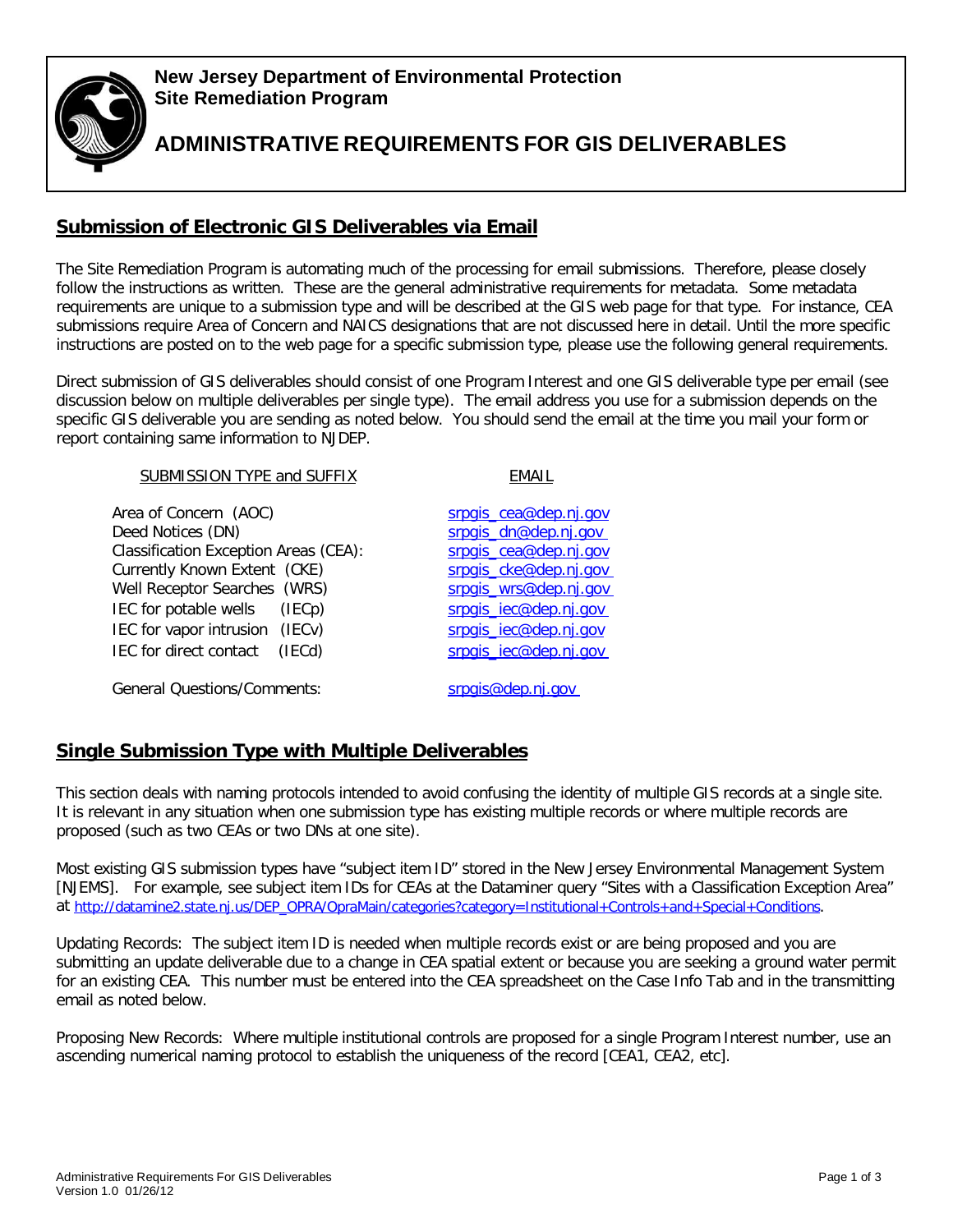## **Email Subject Line Format**

The subject line should contain the Program Interest Number and submission type suffix, separated by a comma.

Example: You are submitting in a CEA for XYZ site in Hamilton Twp with the Program Interest number of 013164. So, the Email Subject Line should be only: 013164, CEA

NOTES: Maintain a single GIS deliverable submission per email. However, if you are proposing two CEAs for Program Interest [e.g., 013164], the first email Subject Line should be 013164, CEA1 and the next email Subject Line should be 013164, CEA2.

### **Body of Email**

The body of the email contains basic information needed to identify the environmental company and LSRP overseeing work, the professional who should be contacted if a submission has technical GIS problems and site identification information. It also provides fields that can check for errors made in the naming of file attachments or Subject Lines.

To standardize the delivery of this information, please copy the field names below. It is suggested that for fields such as Author, you key the information and save it so that you will not have to repeat the process. Then paste these field names into your email without changes to their content or order. Then key in any remaining information as needed after each field name.

Name of GIS author Company and mailing address: Name and license number of any LSRP overseeing work: Email for LSRP overseeing work: Name of professional performing GIS work: Email for Professional performing GIS work: Phone Number for Professional performing GIS work: Program Interest Number for Site: Name of Site as known to NJDEP: Physical address of Site: Submission Type Suffix: Subject Item ID: If submission is a CEA, is associated remedial action "natural remediation", "active remediation" or "not yet selected": If submission is CEA, is the boundary the "site boundary" or a modeled extent "within the site boundary"?:

**NOTES:** Submission Type Suffix should include the ascending number if appropriate. If you are submitting a CEA, answer the CEA boundary question by only pasting the correct choice after the colon. No comment is needed for CEAs which are beyond the site boundary.

**Spatial Accuracy Statement:** Please read the Minimum Accuracy Requirements [\(http://www.nj.gov/dep/srp/gis\)](http://www.nj.gov/dep/srp/gis) and determine whether you intend to provide fully rendered Federal Geographic Data Committee's (FGDC) Metadata or copy the following statement into your email: I certify that data submitted meets minimum accuracy requirements of the Site Remediation Program.

### **GIS Compliant File types**

**ARC users:** mdb (geodatabase) are no longer accepted for security reasons. Attach shape files. **CAD users**: DWG files. Must be defined in "model space" NAD 83 State Plane Coordinate feet. **Be advised, the NJDEP is moving toward shape files as the sole GIS deliverable type. It is expected that CAD users will be able to comply by outputting shape files from CAD.** See CAD record naming protocols section of SRP GIS web page.

### **File Naming Protocols:**

File names of email attachments shall be ONLY: Program Interest number of the site followed by an underscore and then date of submission followed by valid Suffix Type. The official date of the data will be assumed to be date of the most recent submission.

File Naming example for CEA submission: